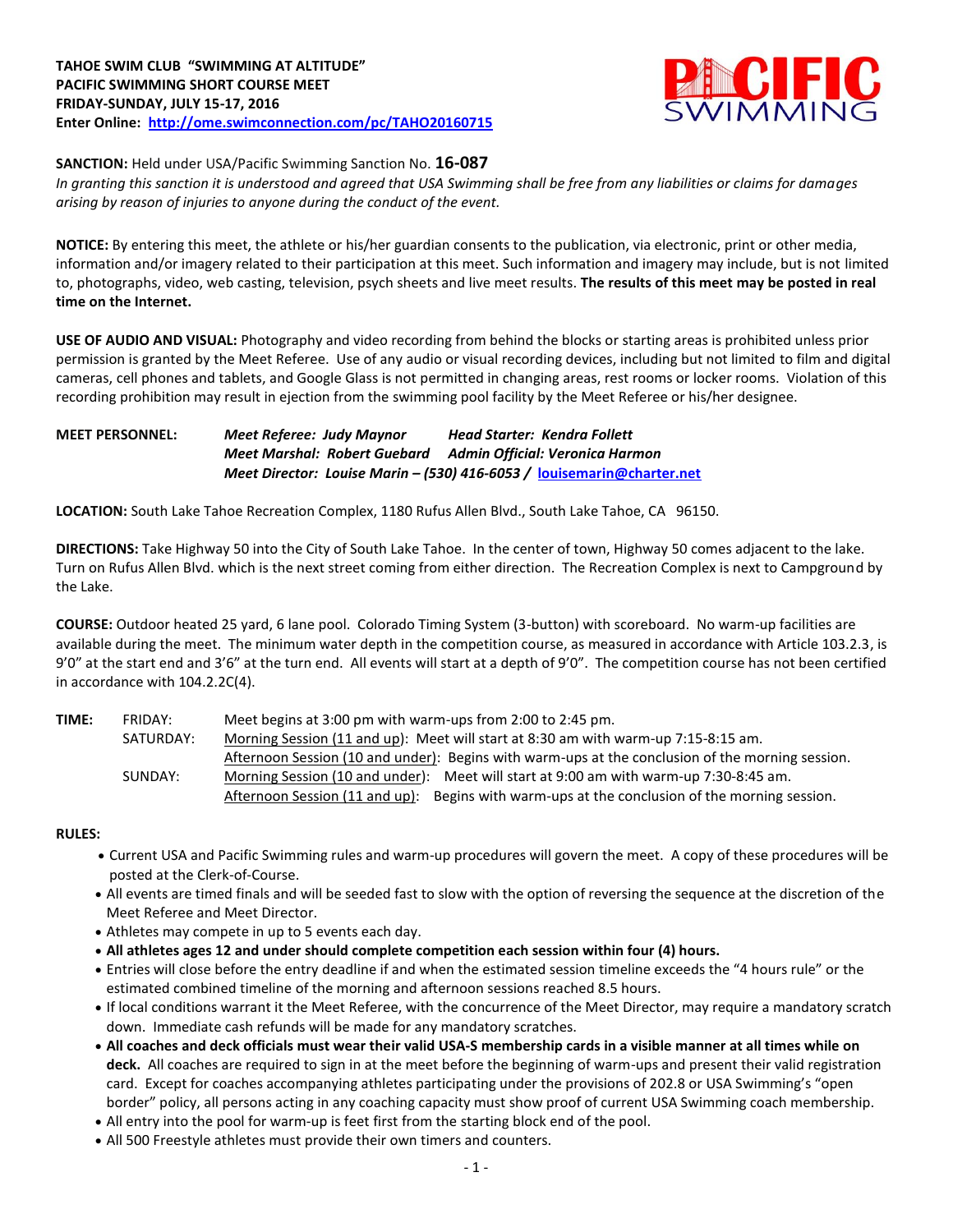**UNACCOMPANIED ATHLETES:** Any USA-S athlete-member competing at the meet must be accompanied by a USA Swimming member-coach for the purposes of athlete supervision during warm-up, competition and warm-down. If a coach-member of the athlete's USA-S Club does not attend the meet to serve in said supervisory capacity, it is the responsibility of the athlete or the athlete's legal guardian to arrange for supervision by a USA-S member-coach. The Meet Director or Meet Referee may assist the athlete in making arrangements for such supervision; however, it is recommended that such arrangements be made in advance of the meet by the athlete's USA-S Club Member-Coach.

**RACING STARTS:** Athletes must be certified by a USA-S member-coach as being proficient in performing a racing start, or must start the race in the water. It is the responsibility of the athlete or the athlete's legal guardian to ensure compliance with this requirement.

#### **RESTRICTIONS:**

- Smoking and the use of other tobacco products is prohibited on the pool deck, in the locker rooms, in spectator seating, on standing areas and in all areas used by athletes, during the meet and during warm-up periods.
- Sale and use of alcoholic beverages is prohibited in all areas of the meet venue.
- No glass containers are allowed in the meet venue.
- No propane heaters allowed in the meet venue except for snack bar/meet operations.
- No animals except for physician certified "service assistance" animals allowed on the pool deck or inside the recreation facility. Please show certification when asked by meet officials or marshals.
- Closed areas of the deck may exist; the cooperation of Athletes, families and coaches is appreciated.
- Changing into or out of swimsuits other than in locker rooms or other designated areas is prohibited.
- Destructive devices, to include but not limited to, explosive devices and equipment, firearms (open or concealed), blades, knives, mace, stun guns and blunt objects are strictly prohibited in the swimming facility and its surrounding areas. If observed, the Meet Referee or his/her designee may ask that these devises be stored safely away from the public or removed from the facility. Noncompliance may result in the reporting to law enforcement authorities and ejection from the facility. Law enforcement officers (LEO) are exempt per applicable laws.
- **ELIGIBILITY:** Athletes must be current members of USA-S and enter their name and registration number on the meet entry card as they are shown on their Registration Card. If this is not done, it may be difficult to match the athlete with the registration and times database. The meet host will check all athlete registrations against the SWIMS database and if not found to be registered, the Meet Director shall accept the registration at the meet (a \$10 surcharge will be added to the regular registration fee). Duplicate registrations will be refunded by mail.
	- Entries with **"NO TIME" will be ACCEPTED.**

• Disabled athletes are welcome to attend this meet and should contact the Meet Director or Meet Referee regarding any special accommodations on entry times and seeding per Pacific Swimming policy.

- Athletes 19 years of age and over may compete in the meet for time only, no awards.
- The athlete's age will be the age of the swimmer on the first day of the meet.

**ENTRY FEES:** \$4.00 per event plus a \$9.00 participation fee per athlete. All entry fees MUST be included with the entry. Entries will be rejected if payment is not sent at time of request. Relays will be \$9.00 per team, and will be deck entered. No refunds will be made, except mandatory scratch downs.

**ONLINE ENTRIES:** To enter online go to **<http://ome.swimconnection.com/pc/TAHO20160715>** to receive an immediate entry confirmation. This method requires payment by credit card. Swim Connection, LLC charges a processing fee for this service, equal to \$1 per swimmer plus 5% of the total Entry Fees. Please note that the processing fee is a separate fee from the Entry Fees. If you do not wish to pay the processing fee, enter the meet using a mail entry. **Entering online is a convenience, is completely voluntary, and is in no way required or expected of an athlete by Pacific Swimming.** Online entries will be accepted through Wednesday, **July 6, 2016 at 11:59 PM or until a session is full.**

**MAILED OR HAND DELIVERED ENTRIES**: Entries must be on the attached consolidated entry form. Forms must be filled out completely and printed clearly with athlete's best time. Entries must be postmarked by midnight, Monday, **July 4, 2016** or hand delivered by 6:30 p.m. Wednesday, **July 6, 2016.** No late entries will be accepted. Requests for confirmation of receipt of entries should include a self-addressed envelope.

**Make check payable to**: **Tahoe Swim Club Mail entries to**: **Swim Meet Entries – Tahoe Swim Club Hand deliver entries to: Jerry Erickson – Tahoe Swim Club P.O. Box 5741 687 Michael Drive Stateline, NV 89449 South Lake Tahoe, CA 96150**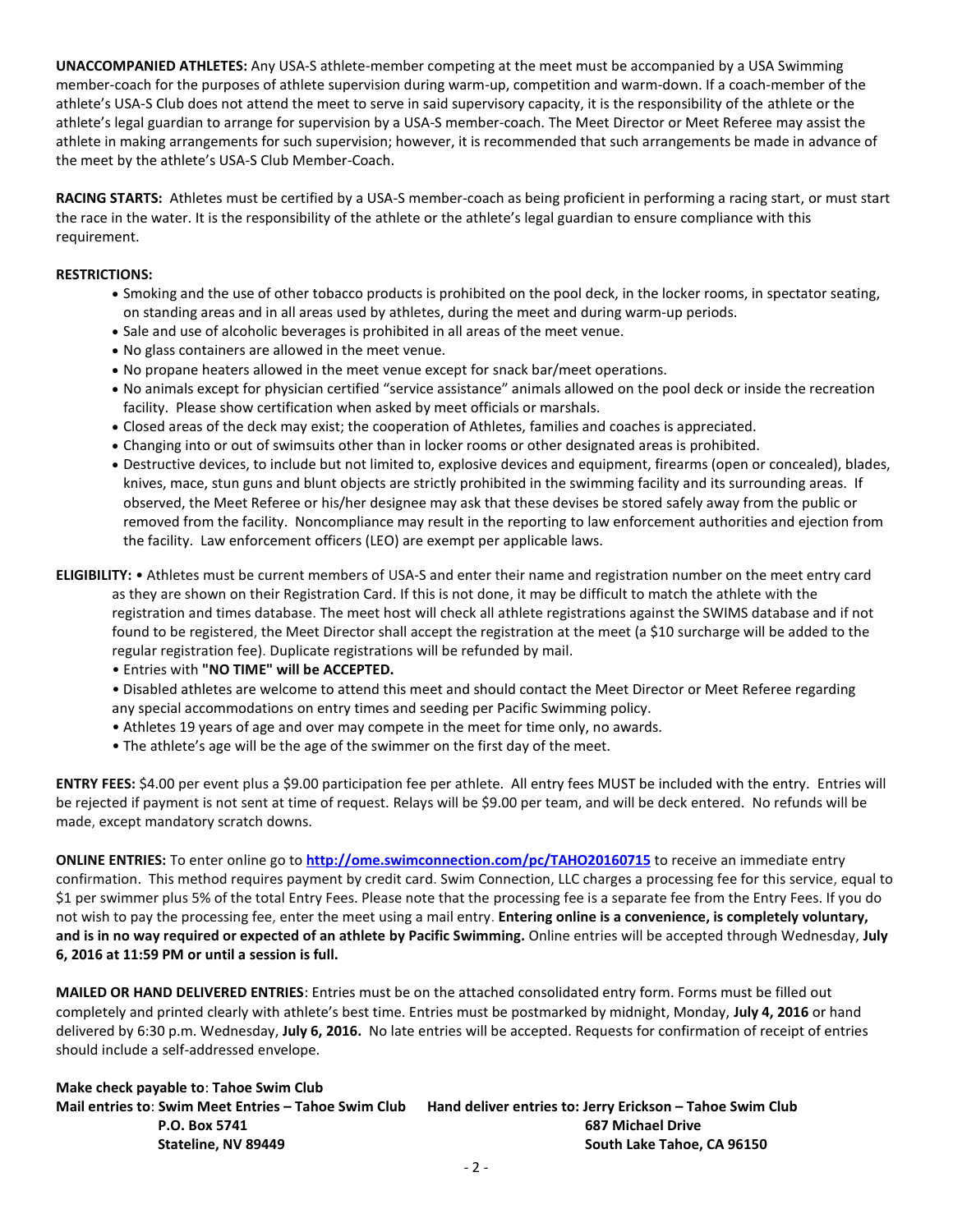**CHECK-IN:** The meet will be deck seeded. Athletes must check-in at the Clerk-of-Course. No event shall be closed more than 30 minutes before the scheduled start of the session. Close of check-in for all individual events shall be no more than 60 minutes before the estimated time of the start of the first heat of the event. Athletes who do not check in will not be seeded and will not be allowed to compete in that event.

**SCRATCHES:** Any athletes not reporting for or competing in an individual timed final event that they have checked in for shall not be penalized. Athletes who must withdraw from an event after it is seeded are requested to inform the referee immediately.

RELAYS: Relay events will be deck entered on the day of the event, to be turned in at the announced time. Relay cards will be handed out the morning of the relay. Relay teams are open to gender and age. Awards for relays will be given 1<sup>st</sup> through 4<sup>th</sup>.

AWARDS: *Individual Events:* Ribbons 1<sup>st</sup> – 8<sup>th</sup> place. Individual events will be awarded to 6-Under, 7, 8, 9, 10, 11, 12, 13, 14, 15, 16, 17, 18. Athletes 19 years of age and older will not receive awards. *High point and runner up high point* will be awarded to 1 boy and 1 girl in each of the following age groups: 6-Under, 7, 8, 9, 10, 11, 12, 13, 14, 15, 16, 17, 18. Relays will be placed  $1^{\text{st}}$  to  $4^{\text{th}}$ . ALL AWARDS MUST BE PICKED UP AT THE MEET. NO AWARDS WILL BE MAILED. Each club is asked to designate a club representative to claim awards.

**ADMISSION:** Free. A 3-day program will be available for a fee.

**SNACK BAR & HOSPITALITY:** A snack bar will be in operation all three days of the meet serving barbecue, lunches, snacks and beverages. HOT BREAKFAST will be served each morning starting at 7:30 am in the Recreation Complex. Limited hospitality will be available to all working officials and coaches.

**TIMERS:** Clubs will be assigned lanes based on the number of athletes from each club (host club will not be expected to time). The Clubs will be responsible for scheduling timers for their assigned lanes for the entire meet.

**MINIMUM OFFICIALS:** All available USA Swimming member certified officials are welcomed and encouraged to work at this meet. As the number of certified officials allows, interested parents/trainees are also welcome to shadow working officials for education and/or mentoring. Participating clubs are *requested* to provide at least the following number of certified and carded officials for each session:

| Club swimmers entered in session | Trained and carded officials requested |
|----------------------------------|----------------------------------------|
| $1 - 10$                         |                                        |
| $11 - 25$                        |                                        |
| $26 - 50$                        |                                        |
| 51-75                            |                                        |
| 76-100                           |                                        |
| 100 or more                      |                                        |

#### **EVENT SUMMARY**

|          | 8 & Under            | $9 - 10$             | $11 - 12$            | <b>13 &amp; Over</b> |
|----------|----------------------|----------------------|----------------------|----------------------|
| Friday   | 100 Free             | 200 IM               | 200 IM               | 400 IM               |
|          |                      | 100 Fly              | $100$ Fly            | 200 Fly              |
|          |                      | <b>500 Free</b>      | <b>500 Free</b>      | 500 Free             |
| Saturday | 100 IM               | 100 IM               | 100 IM               | 200 IM               |
|          | 25 Back              | 50 Back              | 100 Free             | 100 Free             |
|          | 50 Fly               | 100 Free             | 50 Back              | 100 Back             |
|          | 50 Free              | 100 Breast           | 100 Breast           | 200 Breast           |
|          |                      | 50 Free              | 50 Free              | 50 Free              |
|          | 200 Free Relay Mixed | 200 Free Relay Mixed | 200 Free Relay Mixed | 200 Free Relay Mixed |
| Sunday   | 50 Breast            | 50 Breast            | 200 Free             | 200 Free             |
|          | 25 Fly               | 200 Free             | 50 Breast            | 100 Breast           |
|          | 25 Breast            | 50 Fly               | 50 Fly               | 100 Fly              |
|          | 50 Back              | 100 Back             | 100 Back             | 200 Back             |
|          | 25 Free              | 25 Free*             | 25 Free*             | 25 Free*             |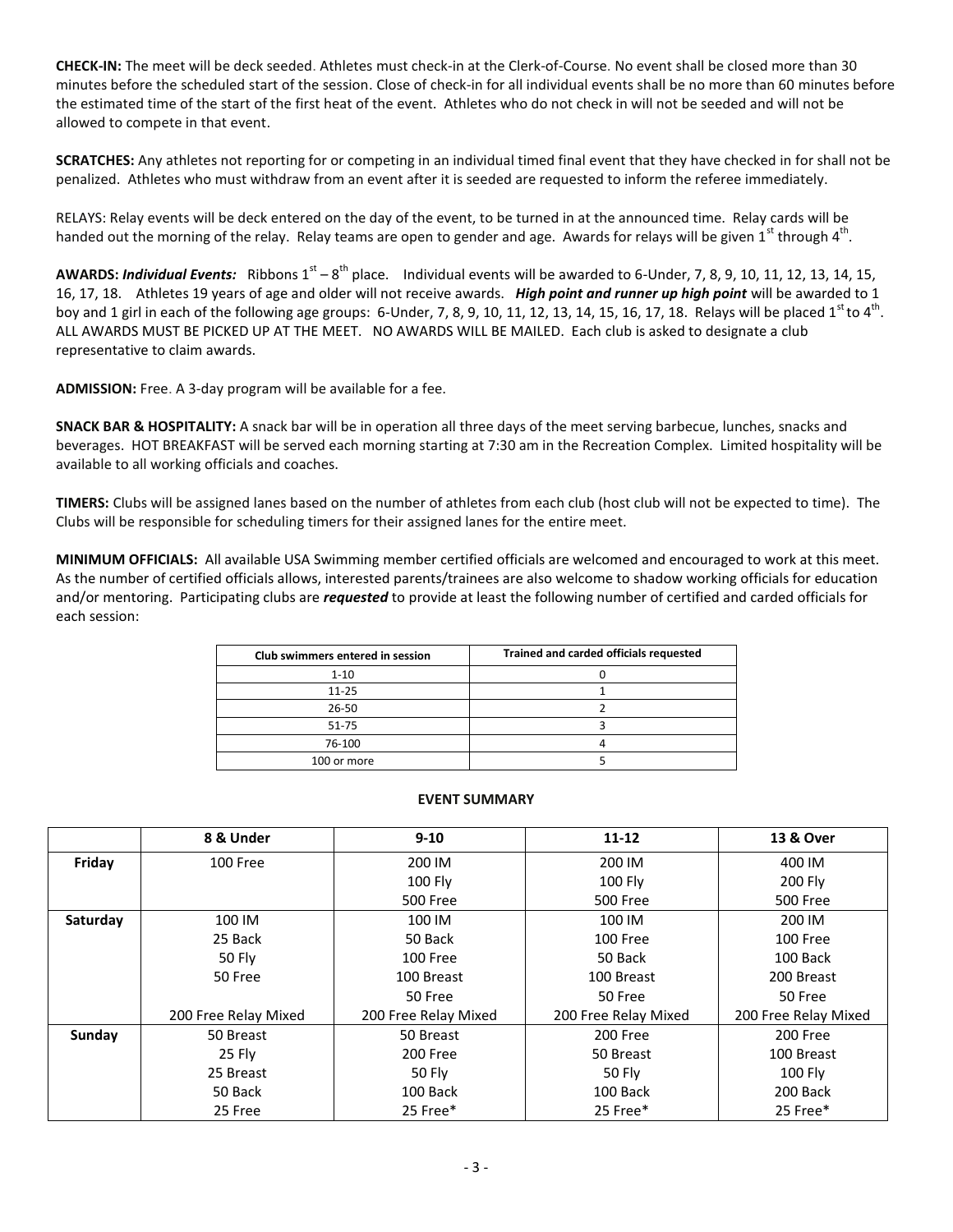# **SCHEDULE OF EVENTS**

| Friday                                            |  |  |  |  |
|---------------------------------------------------|--|--|--|--|
| Meet starts at 3:00 pm; Warm-up starts at 2:00 pm |  |  |  |  |
| Friday, July 15, 2016                             |  |  |  |  |

| GIRLS Event # | BOYS Event # | AGE-GROUP | <b>EVENT</b> |
|---------------|--------------|-----------|--------------|
|               |              | $9 - 12$  | 200 IM       |
|               |              | 13 & Over | 400 IM       |
|               |              | 8 & Under | 100 Free     |
|               |              | $9 - 12$  | 100 Fly      |
|               | 10           | 13 & Over | 200 Fly      |
|               |              | 9 & Over  | 500 Free     |

**All 500 Freestyle swimmers must provide their own counters and timers.**

# **SCHEDULE OF EVENTS**

**Saturday** Meet starts at 8:30 am; Warm-up starts at 7:15 am

## **Saturday, July 16, 2016 (Morning Session)**

| GIRLS Event # | <b>BOYS Event #</b>      | AGE-GROUP | <b>EVENT</b>         |
|---------------|--------------------------|-----------|----------------------|
| 13            | 14                       | 13 & Over | 200 IM               |
| 15            | 16                       | $11 - 12$ | 100 IM               |
| 17            | 18                       | 13 & Over | 100 Free             |
| 19            | 20                       | $11 - 12$ | 100 Free             |
| 21            | 22                       | 13 & Over | 100 Back             |
| 23            | 24                       | $11 - 12$ | 50 Back              |
| 25            | 26                       | 13 & Over | 200 Breast           |
| 27            | 28                       | $11 - 12$ | 100 Breast           |
| 29            | 30                       | 13 & Over | 50 Free              |
| 31            | 32                       | $11 - 12$ | 50 Free              |
| 33            | $\overline{\phantom{a}}$ | 11 & Over | 200 Free Relay Mixed |

## Warm-up begin at the conclusion of the morning session

**Saturday, July 16, 2016 (Afternoon Session)**

| GIRLS Event # | <b>BOYS Event #</b> | AGE-GROUP  | <b>EVENT</b>         |
|---------------|---------------------|------------|----------------------|
| 35            | 36                  | $9 - 10$   | 100 IM               |
| 37            | 38                  | 8 & Under  | 100 IM               |
| 39            | 40                  | $9 - 10$   | 50 Back              |
| 41            | 42                  | 8 & Under  | 25 Back              |
| 43            | 44                  | $9 - 10$   | 100 Free             |
| 45            | 46                  | 8 & Under  | 50 Fly               |
| 47            | 48                  | $9 - 10$   | 100 Breast           |
| 49            | 50                  | 8 & Under  | 50 Free              |
| 51            | 52                  | $9 - 10$   | 50 Free              |
| 53            |                     | 10 & Under | 200 Free Relay Mixed |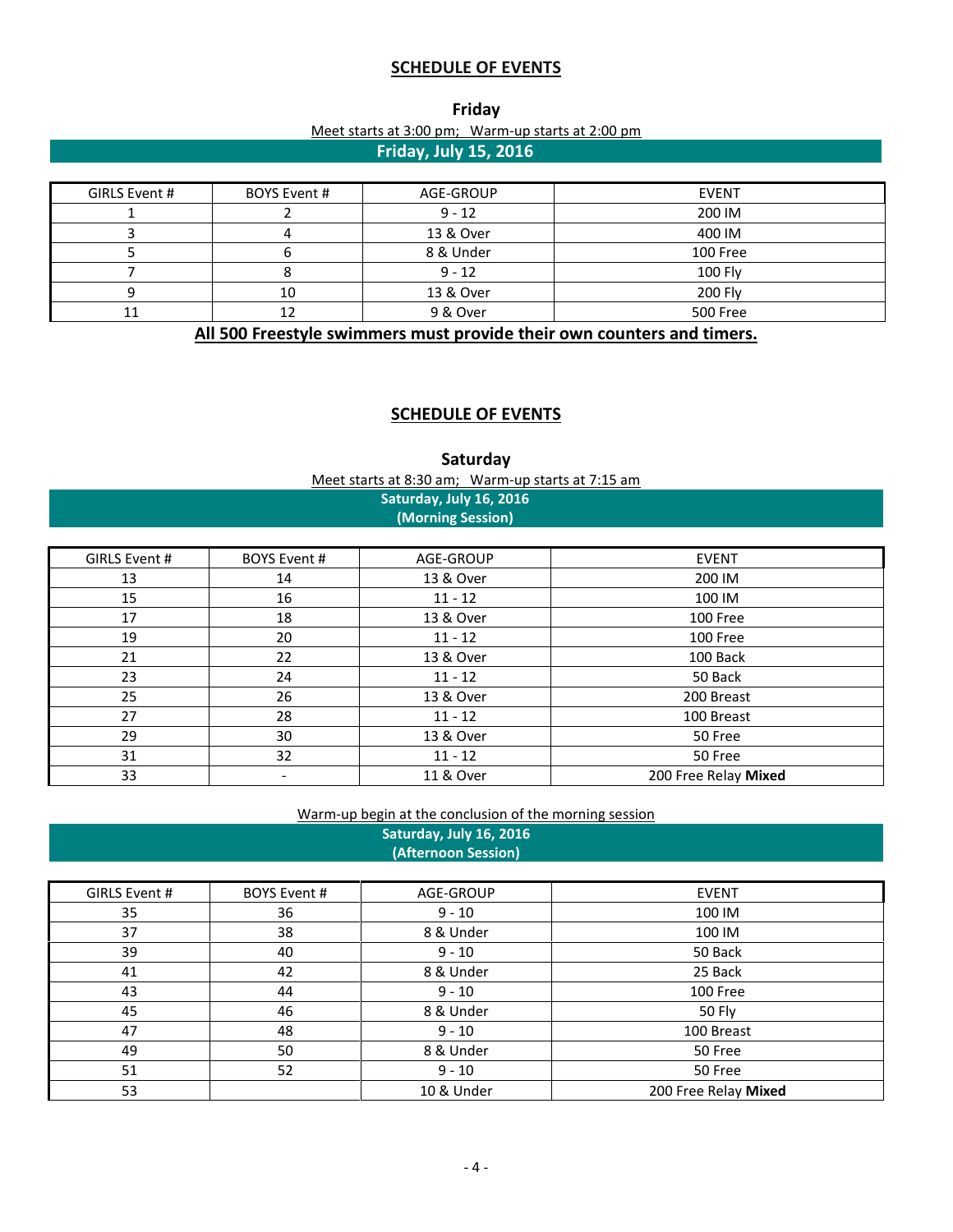# **SCHEDULE OF EVENTS**

| Meet starts at 9:00 am; Warm-up starts at 7:30 am |  |
|---------------------------------------------------|--|

| <b>Sunday, July 17, 2016</b><br>(Morning Session) |                     |           |              |
|---------------------------------------------------|---------------------|-----------|--------------|
| GIRLS Event #                                     | <b>BOYS Event #</b> | AGE-GROUP | <b>EVENT</b> |
| 55                                                | 56                  | 8 & Under | 50 Breast    |
| 57                                                | 58                  | $9 - 10$  | 50 Breast    |
| 59                                                | 60                  | 8 & Under | 25 Fly       |
| 61                                                | 62                  | $9 - 10$  | 200 Free     |
| 63                                                | 64                  | 8 & Under | 25 Breast    |
| 65                                                | 66                  | $9 - 10$  | 50 Fly       |
| 67                                                | 68                  | 8 & Under | 50 Back      |
| 69                                                | 70                  | $9 - 10$  | 100 Back     |
| 71                                                | 72                  | 8 & Under | 25 Free      |
| 73                                                | 74                  | $9 - 10$  | 25 Free*     |
|                                                   |                     |           |              |

# Warm-up begin at the conclusion of the morning session

 **Sunday, July 17, 2016 (Afternoon Session)** 

| GIRLS Event # | <b>BOYS Event #</b> | <b>GROUP</b> | <b>EVENT</b> |
|---------------|---------------------|--------------|--------------|
| 75            | 76                  | 13 & Over    | 200 Free     |
| 77            | 78                  | $11 - 12$    | 200 Free     |
| 79            | 80                  | 13 & Over    | 100 Breast   |
| 81            | 82                  | $11 - 12$    | 50 Breast    |
| 83            | 84                  | 13 & Over    | 100 Fly      |
| 85            | 86                  | $11 - 12$    | 50 Fly       |
| 87            | 88                  | 13 & Over    | 200 Back     |
| 89            | 90                  | $11 - 12$    | 100 Back     |
| 91            | 92                  | 11 & Over    | 25 Free*     |

\*25-yard Free Style events for 9 years and up are not scored for high point.

Use the following URL to find the time standards: [http://www.pacswim.org/page/times\\_standards.shtml](http://www.pacswim.org/page/times_standards.shtml)